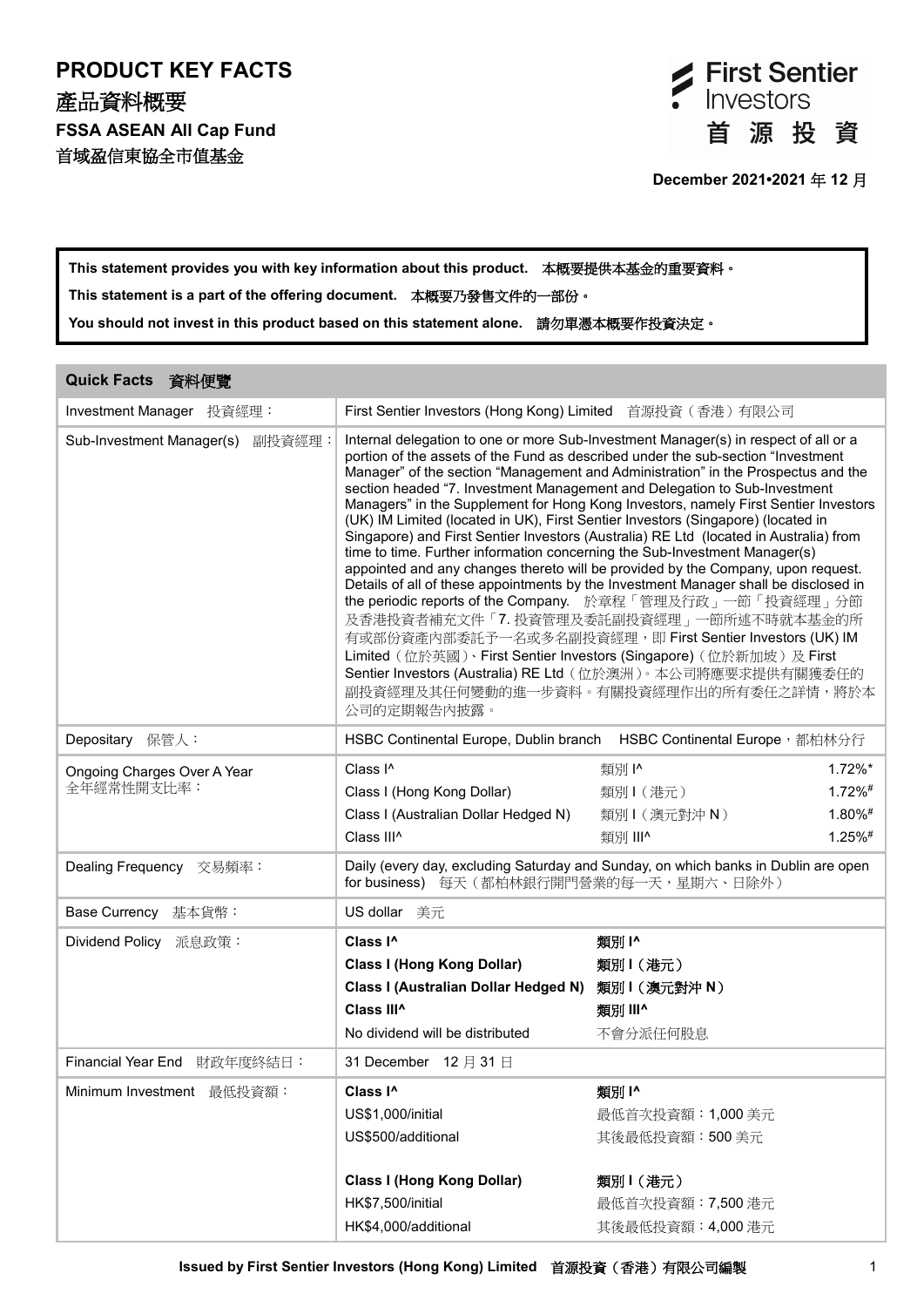| Class I (Australian Dollar Hedged N) 類別 I (澳元對沖 N)<br>AUS\$1,500/initial | 最低首次投資額: 1,500 澳元                 |
|--------------------------------------------------------------------------|-----------------------------------|
| AUS\$700/additional<br>Class III <sup>^</sup>                            | 其後最低投資額:700 澳元<br>類別 III^         |
| US\$500,000/initial<br>N/A/additional                                    | 最低首次投資額:500,000 美元<br>其後最低投資額:不適用 |

- The ongoing charges figure ("OCF") is an estimate only due to changes relating to the depositary fee ("Depositary Fee") and the administrator fee ("Administrator Fee") with effect from 9 December 2021. It is based on the annualised expenses from 1 January 2021 to 30 June 2021, with adjustment to reflect the revised Depositary Fee and Administrator Fee. The actual figure may differ and may vary from year to year. 由於保管費用(「保管費用」)及行政管理人費用(「行政管理人費用」)相關的變化 (自 2021年12月9日開始生效),經常性開支比率(「經常性開支比率」)僅為估計。其根據於 2021年1月1日至 2021年6月 30 日期間的年率化開支計算,經調整以反映經修訂的保管費用及行政管理人費用。實際比率每年均可能有所變動
- # The OCF for this unlaunched share class is an estimated annualised figure based on the OCF for a reference share class of the Fund, with adjustment (if necessary) for the investment management fee ("Investment Management Fee"), the Depositary Fee, the Administrator Fee and (where relevant) costs incurred from currency hedge transactions. The actual figure may differ upon the launch of the share class, which may vary from year to year. 本未發行股份類別的經常性開支比率乃估計年率化數據,根據 本基金的參考股份類別的經常性開支比率,並就投資管理費(「投資管理費」)、保管費用、行政管理人費用及(如適用)貨幣對沖 交易產生的成本作出調整(如必要)而計算。實際比率於發行股份類別時可能會有所不同,而有關比率每年均可能有所變動。
- This share class is denominated in the Fund's base currency (i.e. US dollar). 此股份類別以本基金的基本貨幣(即美元)計 價。

## **What is this product?** 本基金是什麼產品 **?**

FSSA ASEAN All Cap Fund (the "Fund") is a sub-fund of First Sentier Investors Global Umbrella Fund Plc (the "Company"). This is a mutual fund domiciled in Ireland and its home regulator is the Central Bank of Ireland. 首域盈信東協全市值基金(「本基金」)乃 首源投資環球傘子基金有限公司(「本公司」)之子基金。本基金為以愛爾蘭為註冊地的互惠基金,其主要監管機構為愛爾蘭中央銀 行。

## **Objectives and Investment Strategy** 目標及投資策略

The investment objective of the Fund is to achieve long term capital appreciation. 本基金的投資目標為達致長線資本增值。

The Fund invests primarily (at least 70% of its Net Asset Value) in equity securities or equity-related securities of companies that are, at the time of investment, listed, or have their registered offices in, or conduct a majority of their economic activity in member countries of the Association of South East Asian Nations ("**ASEAN**"). As at the date of this statement, the member countries of ASEAN comprise Singapore, Malaysia, Thailand, Indonesia, the Philippines, Vietnam, Brunei, Cambodia, Laos and Myanmar. 本 基金主要(至少其資產淨值的70%)對投資時已在東南亞國家協會(「東協」)成員國上市、或擁有註冊辦事處,或進行大部份經濟 活動的公司的股票證券或股票相關證券進行投資。於本聲明日期,東協成員國包括新加坡、馬來西亞、泰國、印尼、菲律賓、越南、 文萊、柬埔寨、老撾及緬甸。

Equity-related securities include warrants, preference shares, rights issues, convertible bonds, depository receipts such as American Depositary Receipts and Global Depositary Receipts, equity linked or participation notes etc. that are listed, traded or dealt on regulated markets. The Fund may not invest more than 15% of its Net Asset Value in aggregate in warrants or equity linked or participation notes. 在受監管市場上市、買賣或交易的股票相關證券包括認股權證、優先股、供股、可換股債券、美國預 託證券及全球預託證券等託存證券、股票掛鈎或分紅票據等。本基金於認股權證或股票掛鈎或分紅票據的合計投資比例均不得超過其 資產淨值淨資產的 15%。

The Fund is not subject to any limitation on the portion of its Net Asset Value that may be invested in any sector or any limitation on the market capitalisation of the companies in which it may invest. In regards to the Fund's primary investments in or exposure to ASEAN as described above, the Fund is also not required to invest and maintain an investment exposure to each and every ASEAN member country. 本基金可用以投資於任何行業的資產淨值部份並不受任何限制,其可投資的公司的市值亦不受任何限 制。就上述本基金於東協的主要投資或參與而言,本基金亦無需投資及維持對各個東協成員國的投資參與。

The Fund will invest less than 30% of its Net Asset Value in equity securities which are not described above and which are listed, traded or dealt in on regulated markets worldwide. 本基金可將其至少 30%的資產淨值投資於並非上文所述但於全球受監管市場上 市、買賣或交易的股本證券

The Fund's maximum exposure to China A Shares including those listed on the ChiNext Board and/or the Science and Technology Innovation Board (whether directly through the QFII/RQFII or the Stock Connects, and/or indirectly through equity linked or participation notes and collective investment schemes) will be less than 30% of the Fund's Net Asset Value. 本基金於中國 A 股 (包括於創業板及/或科技創新板上市的股票)(無論直接透過 QFII/RQFII 或互聯互通機制,及/或間接透過股票掛鈎或分紅票據 及集體投資計劃)的最高投資參與將少於本基金資產淨值的 30%。

The Fund may only use financial derivative instruments ("FDIs") for purposes of hedging and efficient portfolio management. It is not intended that the Fund will avail of the opportunity to invest in FDIs for investment purposes. 本基金僅可為進行對沖及有效管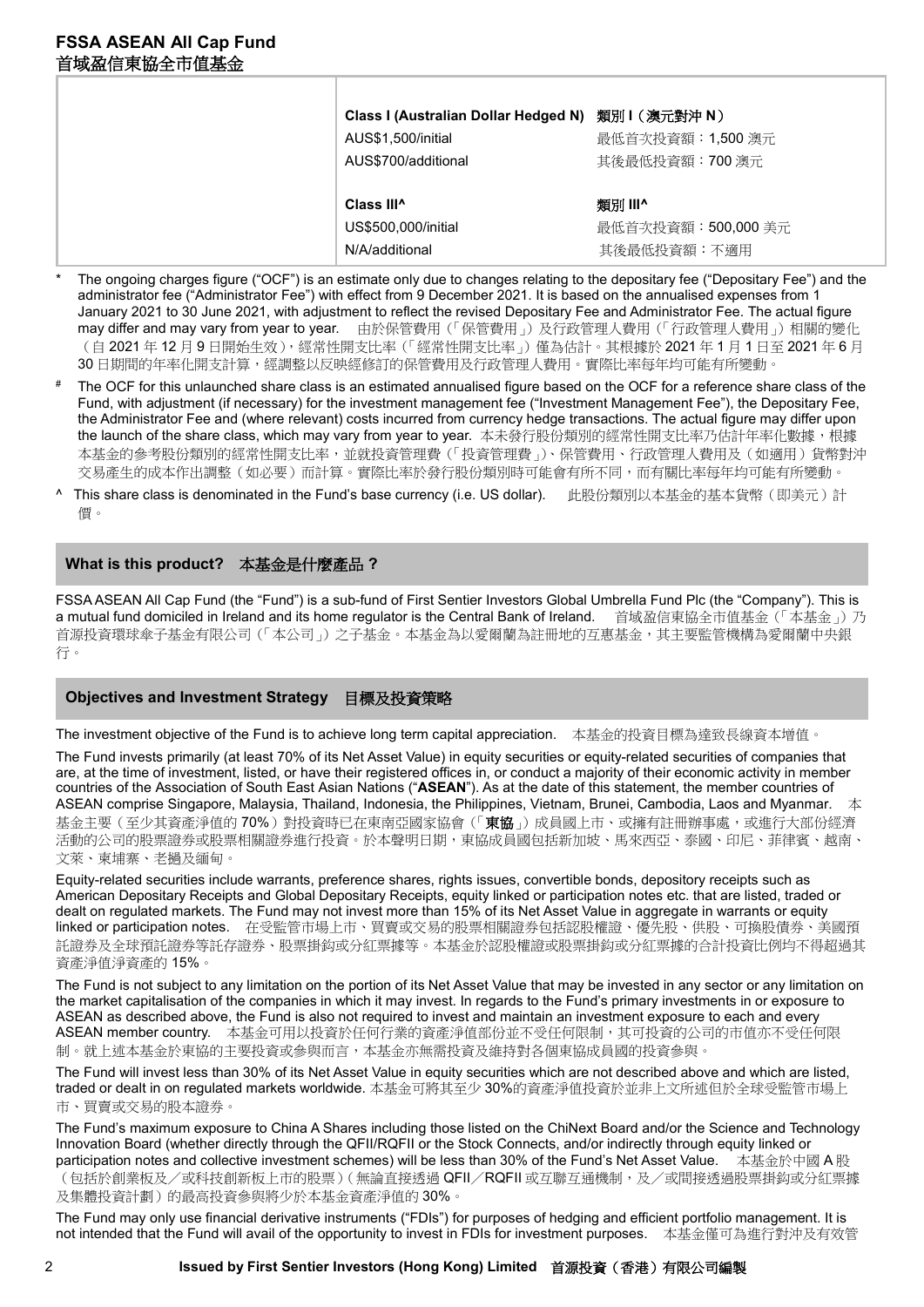理投資組合而使用金融衍生工具(「金融衍生工具」)。本基金將不會大量或主要投資於金融衍生工具以實現投資目標。本基金不擬就 投資目的而藉機投資於金融衍生工具。

The Fund may invest cash balances in short-term securities listed, traded or dealt in on a regulated market. For defensive purposes where necessary to protect investor value during periods of perceived uncertainty and volatility (e.g. market crash or major financial crisis), the Fund may also hold all or part of its assets in debt securities, asset-backed and mortgage-backed securities which must be rated at least investment grade by Moody's Investor Services, Inc. or Standard & Poor's Corporation or other recognised rating agencies or in the opinion of the Investment Manager or Sub-Investment Manager to be of comparable quality and which are listed, traded or dealt in on a regulated market. It is currently intended that the Fund's investment in asset-backed securities and/or mortgage-backed securities (if any) will be less than 30% of its Net Asset Value.

本基金可將現金結存投資於在受監管市場上市、買賣或交易的短期證券。在市況有欠明朗或走勢反覆時期(如股災或重大金融危 機),為求穩健起見,在為了保障投資者價值而屬必要的情況下,本基金亦可以債務證券、資產擔保證券及按揭證券形式持有全部或 部份資產,該等證券最少須具備穆迪投資者服務或標準普爾或其他認可評級機構給予的投資評級,或投資經理或副投資經理認為質素 相若,並在受監管市場上市、買賣或交易。本基金目前計劃將其少於 30%的資產淨值投資於資產擔保證券及/或按揭證券(如有)。

#### Benchmark information: 基準資料:

The Fund is actively managed meaning that the Investment Manager uses its expertise to pick investments rather than tracking the allocation and therefore the performance of the benchmark. The Fund's performance is compared against the value of the following benchmark: MSCI AC ASEAN Index. Please refer to the Fund's investment policy in the Prospectus for details of the benchmark information. 本基金是主動型管理基金,意指投資經理運用其專業知識挑選投資,而非追蹤基準的配置以及其表現。本基金的表現 與以下基準的數值作比較:MSCI AC 東協指數。請參閱章程所載本基金的投資政策,了解有關基準資料的詳情。

#### **Use of Derivatives** 使用衍生工具

The Fund's net derivative exposure may be up to 50% of the Fund's Net Asset Value. 本基金的衍生工具風險承擔淨額最多可達 本基金資產淨值的 50%。

## **What are the key risks?** 本基金有哪些主要風險 **?**

Investment involves risks. Please refer to the offering document for details including the risk factors. 投資涉及風險。包括風險因素在內的有關詳情,請參閱發售文件。

**• Investment Risk** – The value of shares in the Fund may fall due to any of the key risk factors below and therefore your investment in the Fund may suffer losses. There is no guarantee of the repayment of principal.

投資風險-本基金所持股票的價值可因以下任何主要風險因素而下跌,因此閣下於本基金的投資或會蒙受損失。概無保證可收回 本金。

**• Market Risk** – Certain situations may have a negative effect on the price of shares within a particular market or cause fluctuation of the value of the Fund's investment in equity securities. These may include regulatory changes, political changes, economic changes, technological changes, changes in the social environment, changes in investment sentiment and issuerspecific factors.

市場風險-若干情況可能對特定市場中的股票價格構成負面影響或對本基金於股票證券的投資價值造成波動。這些情況可能包括 監管規定的變動、政治變動、經濟變動、科技轉變、社會環境的變動、投資氣氛的變動及發行機構特定因素。

**• Emerging Market Risk** – Investing in emerging markets (countries considered to have social or business activity in the process of rapid growth and development) may involve increased risks and special considerations not typically associated with investment in developed markets. These risks may include liquidity risks, currency risks/control, political and economic uncertainties, legal and taxation risks, settlement risks, custody risks, the likelihood of a high degree of volatility, market suspension, restrictions on foreign investment and control on repatriation of capital.

新興市場風險-投資於新興市場(即社會或商業活動被視為處於高速增長及發展階段的國家)可能涉及投資於較發達市場一般不 會涉及的更多風險及特別考慮因素。這些風險可能包括流通性風險、貨幣風險/管制、政治及經濟不確定因素、法律及稅項風 險、結算風險、託管風險、出現大幅波動的可能性、市場暫停、外國投資限制及資金匯回管制。

**• Single Country/Specific Region Risk** – The Fund's investments may be concentrated in a single country or a small number of countries or a specific region. The value of the Fund may be more volatile than a fund having a more diversified portfolio of investments covering multiple countries. The value of the Fund may be more susceptible to an adverse economic, political, policy, foreign exchange, liquidity, tax, legal or regulatory event affecting the relevant market.

軍一國家/特定地區風險-本基金的投資可能集中於單一國家或少數國家或特定地區。本基金的價值可能較投資組合較為分散並 涵蓋多個國家的基金更為波動。本基金價值可能較易受影響相關市場的不利經濟、政治、政策、外匯、流通性、稅務、法律或監 管事件影響。

- **• Concentration Risk**  The Fund invests in a relatively small number of companies. It may be subject to greater risk of the Fund suffering proportionately higher loss should the shares in a particular company decline in value or otherwise be adversely affected than a fund that invests in a large number of companies. Although the Fund has a global or regional investment universe, it may at times invest a large portion of its assets in certain geographical area(s) or countries.
- **•** 集中風險-本基金所投資的公司數目相對較少。倘若某-公司股份價值下跌或受到不利影響,本基金承受虧損比例較大,可能較 投資公司數目相對較多的基金承受較大風險。雖然本基金可在全球或地區進行投資,但其有時可能將大部份資產投資於若干地理 範圍或國家。**Single Sector Risk** – The Fund's investments may be concentrated in a single sector. Investing in a single sector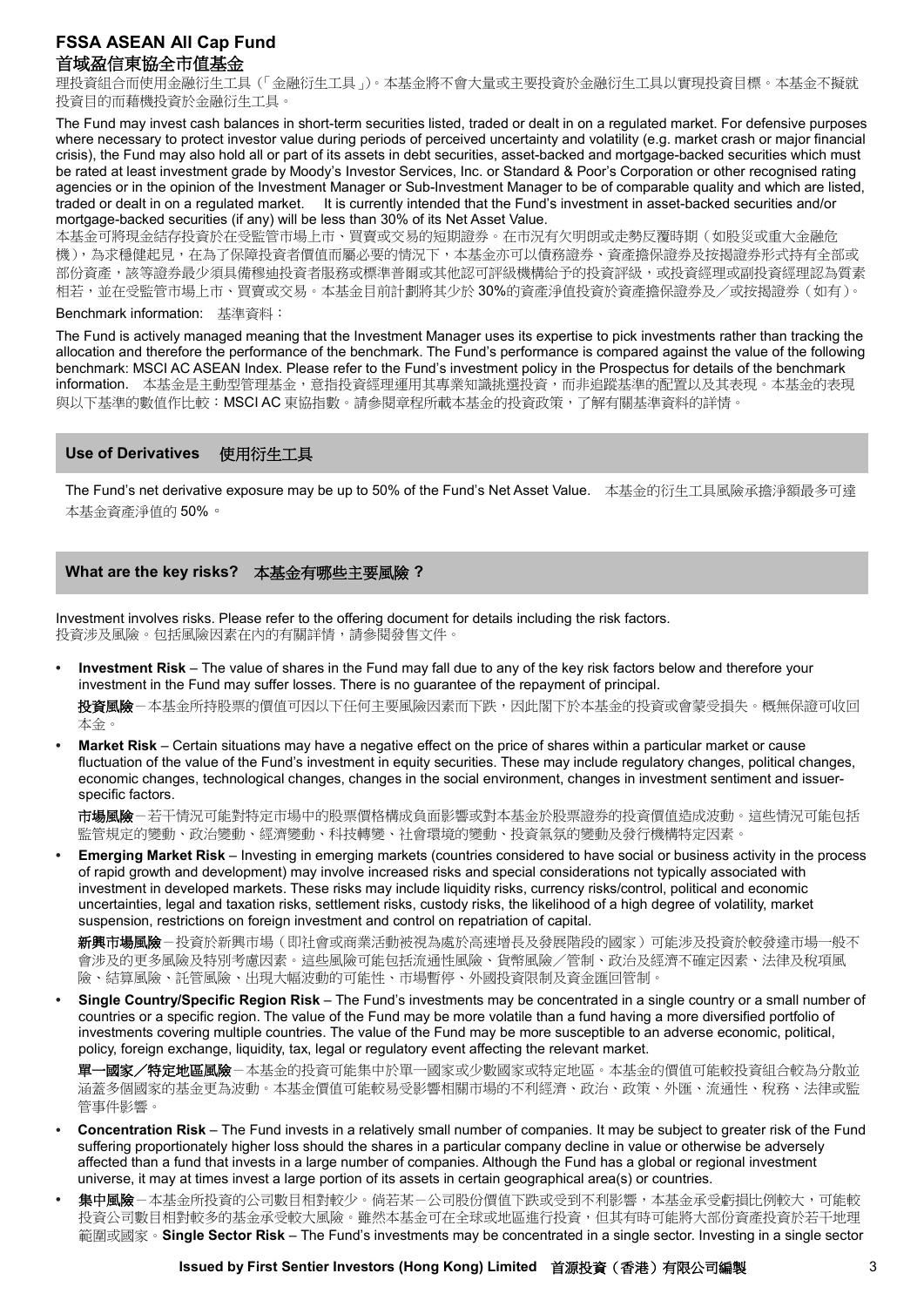offers the potential of higher returns but the value of the Fund may be more volatile than a fund having a more diversified portfolio of investments.

**單一行業風險**-本基金的投資可能集中於單一行業。投資於單一行業有可能取得更高回報,但本基金的價值可能較投資組合較為 分散的基金更為波動

**• Small-capitalisation/Mid-capitalisation Companies Risk** – The stock of small-capitalisation/mid-capitalisation companies may have lower liquidity and their prices are more volatile to adverse economic developments than those of larger capitalization companies in general.

中小市值公司風險-一般而言,與大市值公司相比,中小市值公司的股票的流通性可能較低且其價格更易受不利經濟發展 的影響而大幅波動。

**• Volatility and Liquidity Risk** – The securities in certain markets may be subject to higher volatility and lower liquidity compared to more developed markets. The prices of securities traded in such markets may be subject to fluctuations.

波動及流通性風險-與較發達市場相比,若干市場的證券可能面對較高的波動及較低的流通性。於該等市場買賣的證券價格或會 波動。

**• Currency Risk** – The Fund may buy shares denominated in currencies other than the base currency of the Fund and a share class may be designated in a currency other than the base currency of the Fund. The value of shares in the Fund may be affected unfavorably by fluctuations in the exchange rates between these currencies and the base currency of the Fund and by changes in exchange rate controls.

貨幣風險-本基金可能買入以本基金基本貨幣以外的貨幣計價的股票,而股份類別可以本基金基本貨幣以外的貨幣指定。本基金 所投資股票的價值可能因該等貨幣與本基金基本貨幣之間匯率的波動以及匯率管控的變動而受到不利影響

**• Currency Hedged Share Class Risk** – The Fund may issue classes where the class currency is different to the base currency of the Fund. Accordingly the value of an investor's investment may be affected favourably or unfavourably by fluctuations in the rates of the different currencies. The Fund may create currency hedged share classes to hedge the resulting currency exposure back into the currency of the relevant class. In addition the Fund may invest in assets with various currency denominations other than the base currency, and the Fund may hedge currency exposure due to investing in assets denominated in currencies other than the Fund' s base currency.

Whilst these hedging strategies aim to reduce the losses to an investor' s investment if the currency of that currency hedged share class or the currencies of the underlying assets which are denominated in currencies other than the Fund' s base currency fall against that of the base currency of the Fund the use of hedging strategies may substantially limit investors in the relevant class from benefiting if the currency of that currency hedged share class rises against that of the base currency of the Fund and/ or the currency in which the assets of the Fund are denominated.

Investors should be aware that there may be circumstances in which a hedging transaction may reduce currency gains that would otherwise arise in the valuation of the Fund. The gains/losses on, and the costs of, such hedging transactions will, to the extent permitted by applicable law and regulation, be borne on a pro rata basis by the currency hedged share classes.

Investors in currency hedged share classes should be aware that the currency hedging process for both types of currency hedged share classes may not give a precise hedge. Hedging transactions are designed to reduce, as much as possible, the currency risk for investors. However, there is no guarantee that the hedging will be totally successful and no hedging strategy can eliminate currency risk entirely. Should a hedging strategy be incomplete or unsuccessful, the value of the Fund's assets and income can remain vulnerable to fluctuations in currency exchange rate movements.

Investors in the currency hedged share classes may have exposure to currencies other than the currency of their share class and may also be exposed to the risks associated with the instruments used in the hedging process.

**貨幣對沖股份類別風險**-本基金可發行類別貨幣有別於其基本貨幣的類別。因此,股東投資的價值可能受到不同貨幣匯率波動的 有利或不利影響。本基金可能增設貨幣對沖股份類別,以將所導致的貨幣風險對沖折算為相關類別貨幣。此外,本基金可投資基 本貨幣以外以多種貨幣計值的資產,及本基金可能對沖因投資於以本基金基本貨幣以外貨幣計值的資產所產生的貨幣風險。

儘管在貨幣對沖股份類別貨幣或以本基金基本貨幣以外貨幣計值的相關資產貨幣兌換成本基金基本貨幣的匯率下跌的情況下, 該 等對沖策略旨在減少投資者的投資虧損,使用對沖策略可能大幅限制相關類別之投資者於貨幣對沖股份類別貨幣兌換本基金基本 貨幣及/或本基金資產計值貨幣的匯率上升的得益。

投資者務請注意,在若干情況下,對沖交易會令本基金估值時原應產生的貨幣收益減少。有關對沖交易的收益/虧損以及成本, 在適用法律及規例許可的範圍內,將由貨幣對沖股份類別按比例承擔。

貨幣對沖股份類別的投資者務請注意,兩種貨幣對沖股份類別的貨幣對沖過程不一定能作出準確對沖。對沖交易旨在盡可能降低 投資者的貨幣風險。然而,無法保證對沖將會完全成功,亦無對沖策略可完全消除貨幣風險。倘對沖策略不完整或不成功,則本 基金的資產價值及收入可能仍然易受貨幣匯率走勢波動的影響。

貨幣對沖股份類別的投資者可能面對其股份類別貨幣以外貨幣的風險,亦可能面對與對沖過程使用工具相關的風險。

**• Derivatives Risk** – The Fund may use FDIs for purposes of hedging and efficient portfolio management. FDIs that are not traded on an exchange are subject to, among others, liquidity risk (i.e. the risk that the Fund may not be able to close out a derivative position in a timely manner and/or at a reasonable price), counterparty/ credit risks (i.e. the risk that a counterparty may become insolvent and therefore unable to meet its obligations under a transaction), valuation risk, volatility risk and overthe-counter transaction risk. The leverage component of an FDI can result in loss significantly greater than the amount invested in the FDI by the Fund. In adverse situations, the use of FDIs may become ineffective in achieving hedging or efficient portfolio management and may lead to a high risk of significant losses by the Fund.

**衍生工具風險**-本基金可運用金融衍生工具作對沖用途及有效率投資組合管理。並非於交易所進行買賣的金融衍生工具須承受 (其中包括)流通性風險(即本基金可能無法及時及/或以合理價格平倉衍生工具倉盤的風險)、交易對手信貸風險(即交易對手 可能成為無力償債,因此無法履行其於交易項下的責任的風險)、估值風險、波動風險及場外交易風險。金融衍生工具的槓桿成分 帶來的損失,可能遠高於本基金投資於衍生工具的數額。在不利情況下,運用金融衍生工具可能無法達到對沖目的或有效率的投 資組合管理,從而可能使本基金承受重大損失的高風險。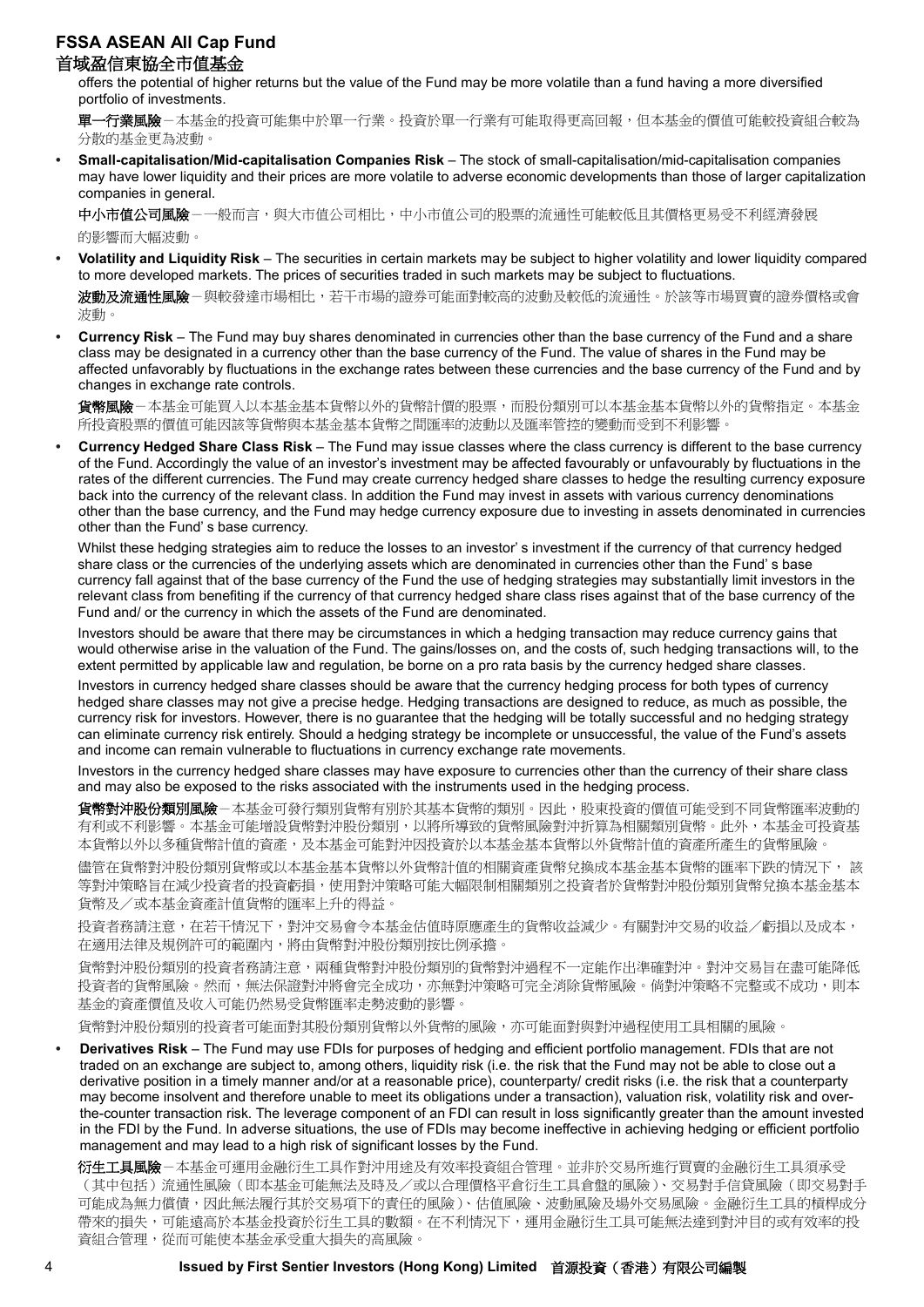**How has the Fund performed?** 本基金過往的業績表現如何 **?** 



於 2017 年 5 月 1 日之前基準表現由內部計算。

- FSSA ASEAN All Cap Fund Class I Benchmark 首域盈信東協全市值基金 - 類別 I インコン - 基準
- **•** The Manager views Class I, being the retail share class denominated in the Fund' s base currency, as the most appropriate representative share class. 基金經理視類別 I(即以本基金基本貨幣計值的零售股份類別)為最適合的代表股份類別。
- **•** The Fund had a material change on 9 December 2021. 本基金於 2021 年 12 月 9 日作出重大變動。
- **•** The Fund's investment policy was changed on 9 December 2021 to allow the Fund to invest primarily in equity securities or equity-related securities of companies that, at the time of investment, are listed, or have their registered offices in, or conduct a majority of their economic activity in member countries of ASEAN and performance before this date was achieved under circumstances that no longer apply. 本基金的投資政策於 2021 年 12 月 9 日作出變動, 以允許本基金主要對投資時已在東協成 員國上市、或擁有註冊辦事處,或進行大部份經濟活動的公司的股票證券或股票相關證券進行投資,故於該日之前的表現乃在不 再適用的情況下所達致。
- **•** Past performance information is not indicative of future performance. Investors may not get back the full amount invested. 往績並非預測日後業績表現的指標。投資者未必能取回全部投資本金。
- **•** The computation basis of the performance is based on the calendar year end, Net Asset Value to Net Asset Value, with dividend reinvested 基金業績表現以曆年末的資產淨值作為比較基礎,股息會滾存再作投資。
- **•** These figures show by how much the share class increased or decreased in value during the calendar year being shown. Performance data has been calculated in USD including ongoing charges and excluding subscription fee and redemption fee you might have to pay. 上述數據顯示股份類別總值在有關曆年內的升跌幅度。業績表現以美元計算,當中反映出基金的經常性 開支,但不包括基金可能向閣下收取的認購費及贖回費。
- **•** The benchmark of the Fund is MSCI AC ASEAN Index as from 9 December 2021. Prior to 1 May 2017, the benchmark was Market Cap Weighted of MSCI Malaysia/MSCI Singapore Indices which was calculated internally. From 1 May 2017, the benchmark was changed to MSCI Singapore & Malaysia Index to adopt the official benchmark. From 9 December 2021, the benchmark of the Fund was changed to MSCI AC ASEAN Index due to the change of investment policy of the Fund. Benchmark performance has been included in the chart above since September 2020. 自 2021年12月9日起,本基金的基準 為 MSCI AC 東協指數。於 2017 年 5 月 1 日之前,基準為 MSCI 馬來西亞及 MSCI 新加坡市場指數(市值加權),該基準由內部 計算。自 2017 年 5 月 1 日開始,基準調整為 MSCI 新加坡和馬來西亞指數,作出此變更是為採用官方基準。自 2021 年 12 月 9 日開始,由於本基金投資政策變更,本基金基準調整為 MSCI AC 東協指數。基準表現自 2020 年 9 月起載入上圖。

Fund launch date: 2002. 基金發行日:2002 年。

Class I launch date: 2002. 類別1發行日: 2002年。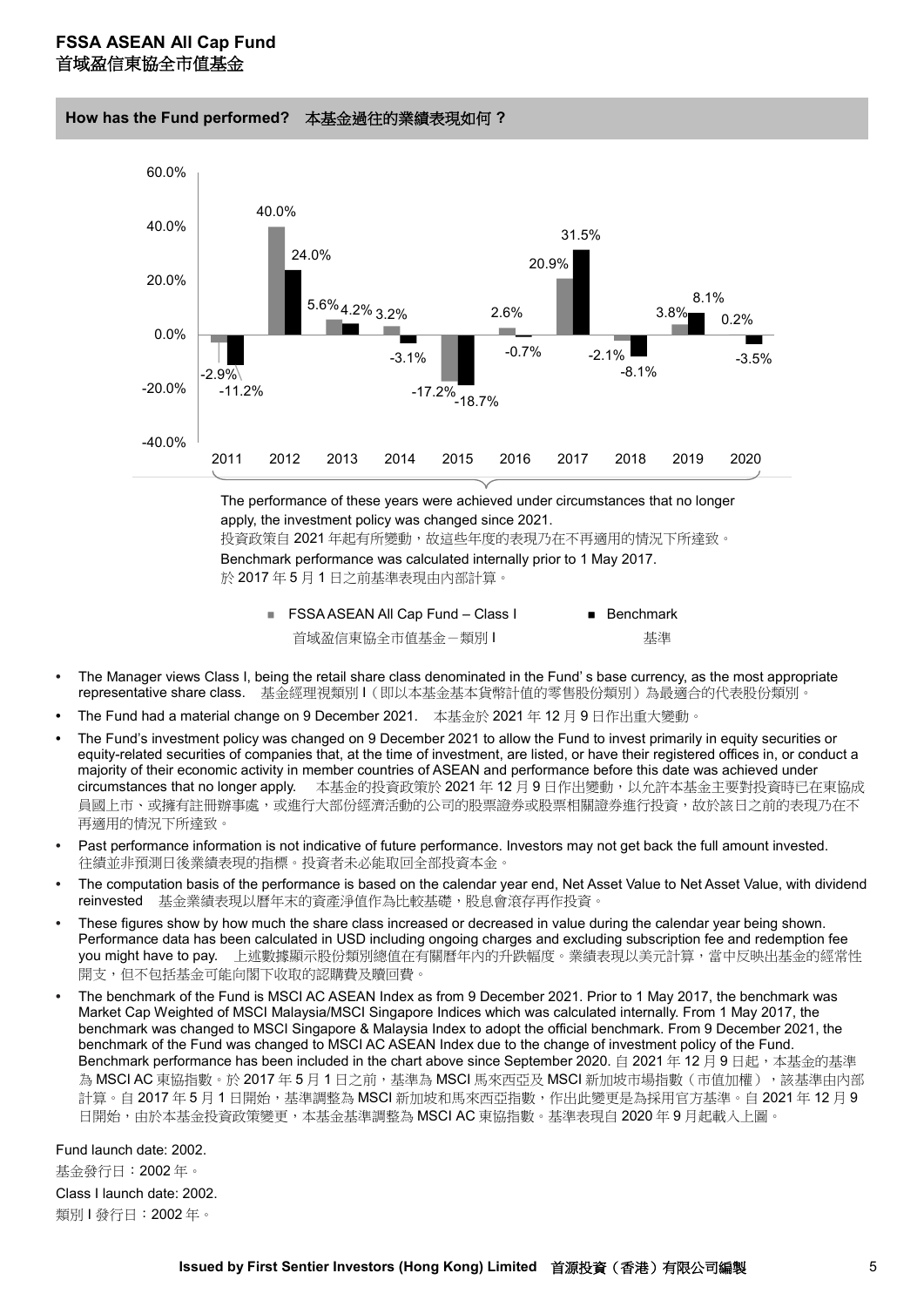## **Is there any guarantee?** 本基金是否提供保證 **?**

This Fund does not have any guarantees. You may not get back the full amount of money you invest. 本基金並不提供任何保證,閣下未必能取回全數投資本金。

## **What are the fees and charges?** 投資本基金涉及哪些費用及收費 **?**

#### **Charges which may be payable by you** 閣下或須繳付的收費

You may have to pay the following fees when dealing in the Shares of the Fund. 本基金的股份交易或須繳付以下費用。

| Fee 春用                                         | What you pay 閣下需繳付金額                                                                                                                            |  |
|------------------------------------------------|-------------------------------------------------------------------------------------------------------------------------------------------------|--|
| Subscription Fee (Sales Charge)<br>認購費用 (銷售費用) | Up to 5% of the amount you buy<br>最高為認購額的5%                                                                                                     |  |
| Switching Fee 轉換費用                             | Up to 1% of the Net Asset Value of the Shares to be exchanged<br>最高為將予交換股份資產淨值的 1%                                                              |  |
| Redemption Fee 贖回費用                            | Not applicable 不適用                                                                                                                              |  |
| Anti-Dilution Adjustment 反攤薄調整                 | Shall not exceed 2% of the subscription/redemption monies on the relevant Dealing<br>Day, where applicable 不得超過進行認購/贖回的相關交易日 (如適用)所計算款項<br>的 2% |  |

#### **Ongoing fees payable by the Fund** 本基金應繳付的經常性收費

The following expenses will be paid out of the Fund. They affect you because they reduce the return you get on your investments. 以下開支將從本基金總值中扣除,閣下的投資回報將會因此而減少。

| Fee 費用                                | Annual rate (as a % of the Fund's Net Asset Value) 每年收費率 (佔本基金資產淨<br>值百分比)                                                                                                                                                                   |
|---------------------------------------|----------------------------------------------------------------------------------------------------------------------------------------------------------------------------------------------------------------------------------------------|
| Investment Management Fee* 投資管理<br>費* | Up to 3% (Class I^, Class I (Hong Kong Dollar), Class I (Australian Dollar Hedged N):<br>currently 1.5%; Class III^: currently 1.0%)<br>最高 3% (類別 l^、類別 l (港元)、類別 l (澳元對沖 N): 目前為 1.5%; 類別 III^:<br>目前為 1.0%)                                |
|                                       | $\land$ This share class is denominated in the Fund's base currency (i.e. US dollar). $\#$<br>份類別以本基金的基本貨幣(即美元)計價。                                                                                                                           |
| Depositary Fee 保管費用                   | 0.01%                                                                                                                                                                                                                                        |
|                                       | In addition, the following are payable to the Depositary out of the assets of the Fund:<br>此外,應從本基金的資產中向保管人支付下列費用:                                                                                                                           |
|                                       | Safe-keeping fees of up to 0.45% in aggregate 合計最多 0.45%的保管費<br>$\bullet$                                                                                                                                                                    |
|                                       | Transaction charges at normal commercial rates for security transactions 按正常<br>$\bullet$<br>商業費率計算的證券交易的交易費                                                                                                                                 |
|                                       | Reimbursement of all reasonable out-of-pocket expenses incurred on behalf of<br>$\bullet$<br>the Fund 獲撥款發還代表本基金進行交易所引起的一切合理實報開支                                                                                                             |
| Administrator Fee 行政管理人費用             | Up to 0.03%<br>最高 0.03%                                                                                                                                                                                                                      |
|                                       | In addition, the following are payable to the Administrator out of the assets of the<br>Fund: 此外,應從本基金的資產中向行政管理人支付下列費用:                                                                                                                      |
|                                       | Transaction charges at normal commercial rates for processing subscriptions,<br>$\bullet$<br>redemptions, transfers and other shareholder related transactions and<br>administrative activities 按正常商業費率計算的處理認購、贖回、轉讓及其他股東<br>相關交易及行政管理活動的交易費 |
|                                       | Reimbursement of all reasonable out-of-pocket expenses incurred on behalf of<br>$\bullet$<br>the Fund 獲撥款發還代表本基金進行交易所引起的一切合理實報開支                                                                                                             |
| Performance Fee 表現費                   | Not applicable 不適用                                                                                                                                                                                                                           |